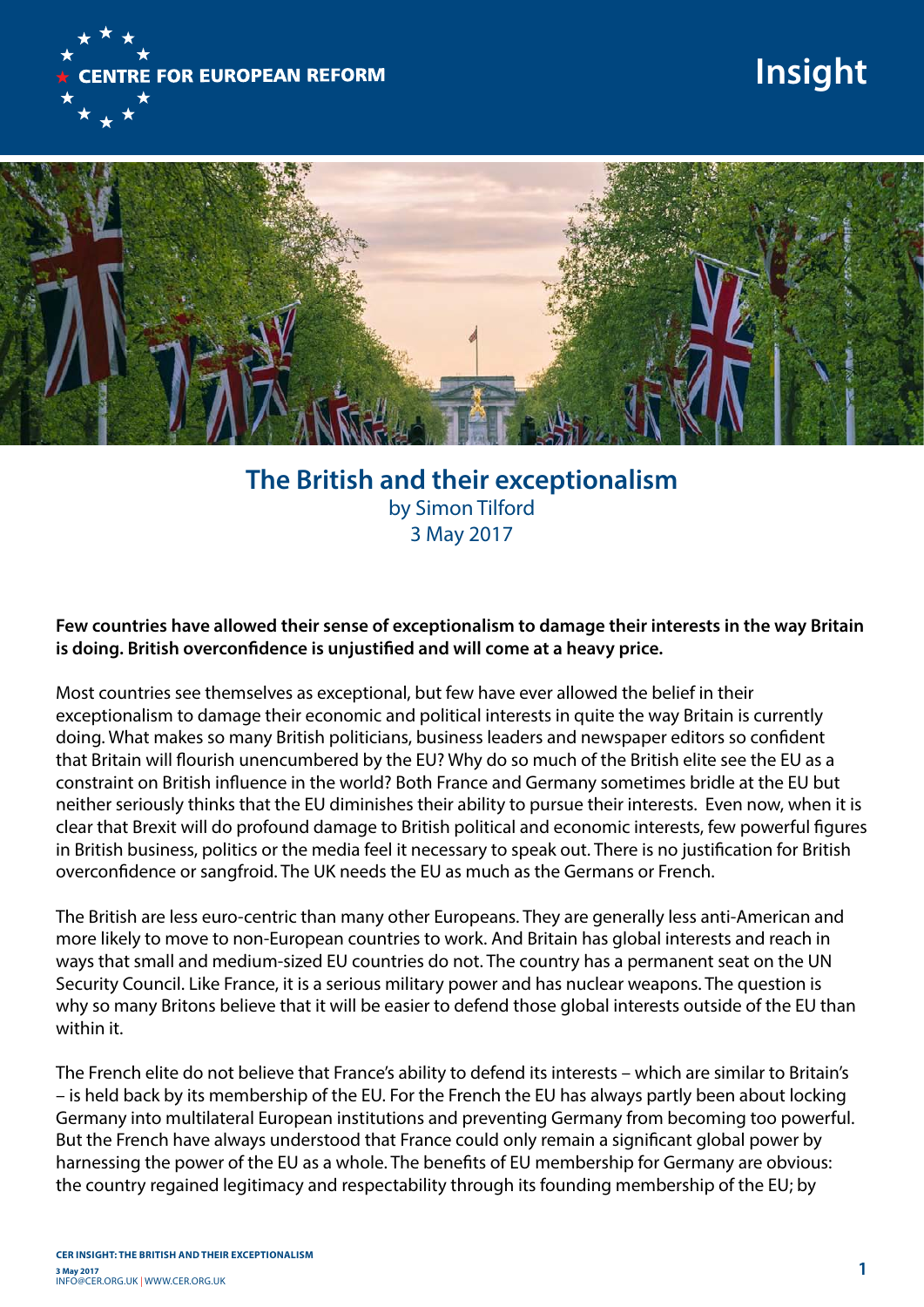

subsuming itself in this multilateral project, it succeeded in drawing a lot of the sting from its history. Far from undermining German power, EU membership enabled it to reassert itself internationally. For the Germans EU membership is a key strategic national interest.

Why does the British elite, and not the French and German ones, believe they do not need the EU? The first reason is their rose-tinted view of Britain's history. There is always a disjuncture between the way a country sees itself and how others perceive it, but this disjuncture is especially large in Britain's case. Britain did not face the need to regain legitimacy in the same way as Germany did after the war, but there are more similarities than most Britons are prepared to admit. Too many see Britain as a beacon of democracy and liberty. Too few are aware that the country's colonial history means that much of the rest of the world is more ambivalent – and that Britain is less trusted and admired – than they imagine.

The emphasis that many Brexiters place on the Commonwealth illustrates this. It is notable that so many former British colonies are happy to be members of such a club, but that is perhaps because they see the club differently from many Britons. India is a member, but sees no justification for privileged economic relations with Britain, as illustrated by the Indian government's rather bemused response to Britain's clumsy emphasis on the two countries' shared history as a reason for some kind of special economic relationship. Nor do the Indians, or any other Commonwealth country, see Britain as leading the organisation in the way many British appear to.

The second reason for the hostility, or at least ambivalence, of the British elite to the EU is that they always resented Britain playing second fiddle to the Franco-German axis. Not joining the EU until 1973 meant that the EU always looked like a Franco-German project that privileged French and German interests to the detriment of those of the other member-states, especially Britain. In short, the British have never been able to wholeheartedly support a European project that they were not the leaders of. And it is this, as much as an aversion to sharing sovereignty, that explains the depth of antipathy to the EU.

Of course, no-one who knows anything about the EU would argue Britain lacked influence within it. The country skilfully used its ties to the US and its EU membership to maximise its value to both sides; the EU helped Britain to punch above its weight. Britain was also instrumental in the EU's embrace of a liberalising economic policy and its enlargement to the East. The latter has helped cement English as the lingua franca across Europe. Britain even managed to negotiate a special status within the EU – part of the single market, but not a member of the eurozone or Schengen. But this kind of influence was never enough for much of the country's elite. For them, the EU's institutions never looked sufficiently British.

Britain's sense of economic invulnerability is even more puzzling. Why does a country that is significantly poorer than Germany, with far fewer internationally competitive industries and greater dependence on foreign capital and managerial expertise, believe it can afford to quit the single market? After all, the Germans would see such a move as gratuitous economic self-harm. Britain's economic performance is no better than France's and on some important measures – not least productivity – far worse. Yet nobody from France's political mainstream seriously entertains the idea that French business or the French economy would benefit from leaving the EU.

Much of the British elite know little about how Britain's economic strengths and vulnerabilities compare with other European countries. They are quick to state that Britain is the sixth biggest economy in the world (just behind France), which it is on some measures. But few realise that three-quarters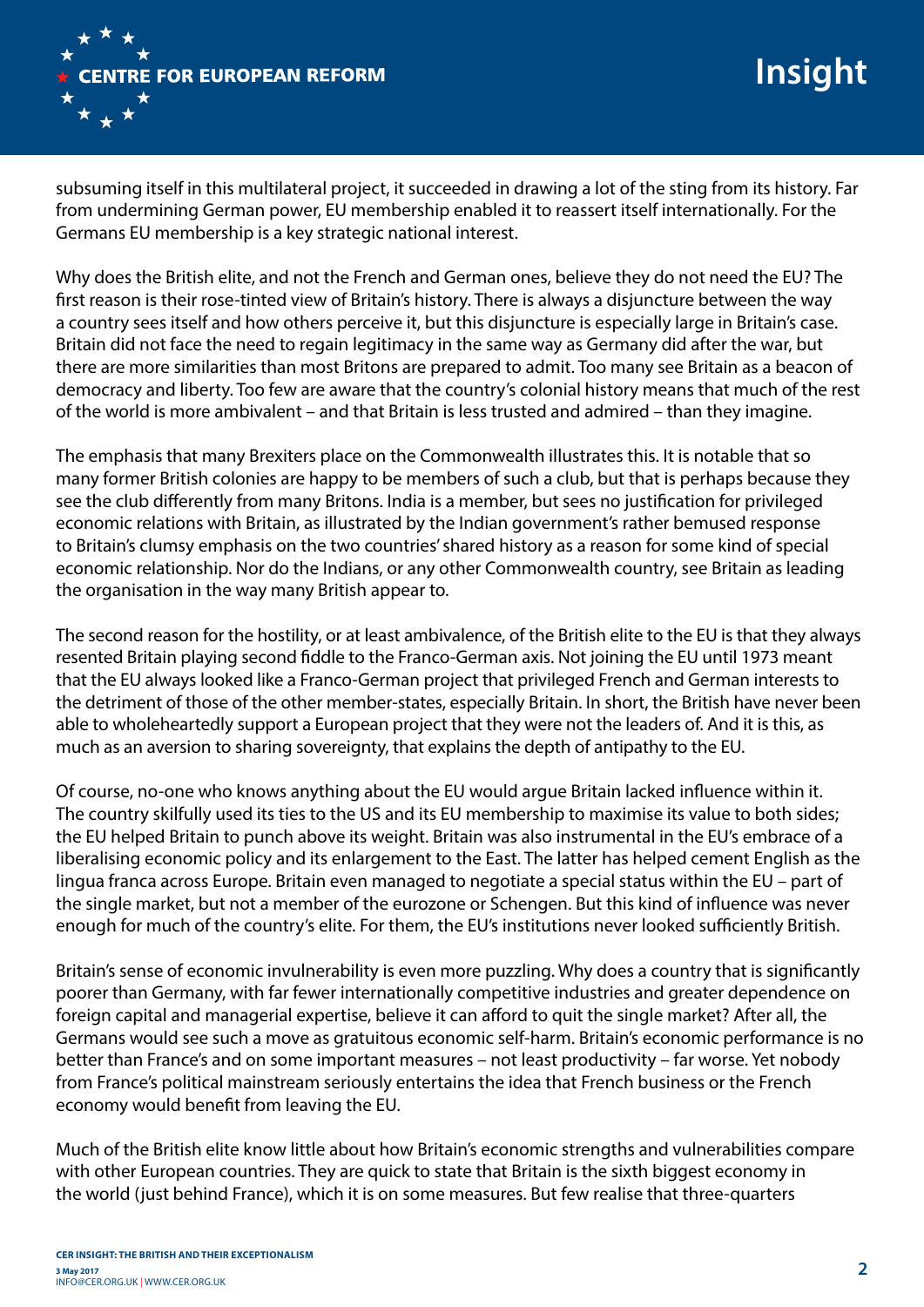

of the country is poorer than the EU-15 average, or that its growth performance (at least per head) has been mediocre at best. And few know that there are relatively few British-owned and managed businesses with a strong record of growth. There are, of course, bright spots in the British economy, but a disproportionately high share of those bright spots reflect the involvement of foreign capital and expertise. Indeed, foreign-owned businesses generate over half of the country's exports. Many of these exports are intermediate goods – links in international, predominately European – supply chains; that is, they are vulnerable to Britain leaving the single market. The country's biggest comparative advantage is in financial services and that is to a large extent because London has successfully become Europe's dominant financial centre; the City of London was a relative backwater prior to Britain joining the EU.

Leaving the EU will make Britain less attractive to foreign investors, not more, as many of them have already made clear. After all, firms' decisions where to invest turn on small margins. If the British economy was more locally-owned and managed, it would be easier to understand the British complacency over the economic impact of Brexit; capital would be more susceptible to political pressure and thus less mobile. But for a developed country so dependent on foreign capital to do something so damaging to its ability to attract that capital has few precedents.

Underlying this complacency appears to be a belief that Britain is such an attractive place to do business that investors will continue to come even if the country quits the EU. In particular, the status of London as a preeminent global city appears to make many British politicians and the country's wider elite think that Britain is more important and powerful than it really is, and its economy more dynamic than the rather prosaic reality. London itself has had a terrific 30 years. But much of that is the result of its success in carving out a profitable link in Europe's division of labour: financial and other business services.

Another key reason for British complacency over the impact of Brexit is that much of the country's elite buys into the idea of the EU as a sclerotic, inward-looking economic failure. The EU faces serious challenges and relations between its members have been tested by the eurozone and refugee crises. But the EU is far from the British caricature of it as protectionist, insular and economically illiberal. In reality, the EU's single market is more open than the US market. And the EU has a good record of defending things the British claim to be upholders of – international law, rules-based trade and human rights.

On the face of it, Brexit looks like a protest vote by the left behind. But the underlying reason is the hubris and ignorance of much of the British elite, not just the eurosceptics among it. They are less worldly than they imagine themselves to be. Their exaggeration of British political and economic power has fed the idea that Britain can afford to leave the EU, indeed flourish outside of it. And they have tacitly encouraged the poor and insecure to blame their problems on EU membership, in order to shift attention from domestic policy failures. This message has been reinforced by a stridently eurosceptic, and sometimes xenophobic, print media. The country's responsible papers have been loath to call out the xenophobic ones, either out of exaggerated respect for Britain or growing indifference to the country.

Britain has its strengths, but it is hard to understand why much of the country's elite believe that the French and Germans have more to learn from them than they do from the French and Germans, or why they think Britain would flourish outside the EU. They should consider why it is that when the leaders of China, Russia or the US (most of the time) want to talk to a European leader, they head for Berlin or sometimes Paris, and rarely to London. This is not the result of Britain's membership of the EU, but because the British government has had little to say about the most pressing issues of the day for some